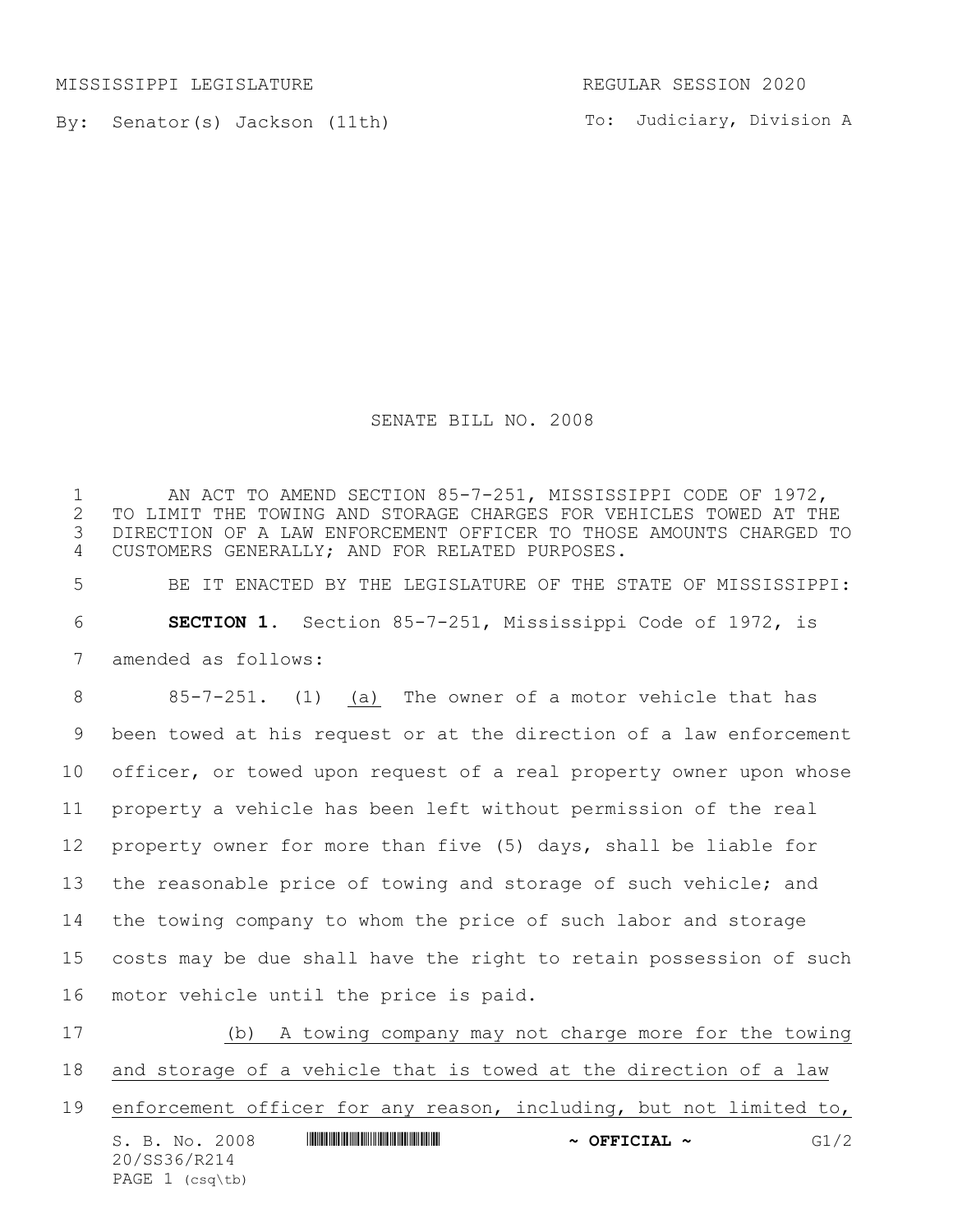## impoundment resulting from an alleged violation of Section

## 63-11-30, than would be charged a customer who contacts the towing company directly.

 (2) Within twenty-four (24) hours, the towing company shall report to the local law enforcement agency having jurisdiction any vehicle that has been towed unless the vehicle was towed at the request of the owner of the vehicle. If the owner of a towed vehicle has not contacted the towing company within five (5) business days of the initial tow, the towing company shall obtain from the appropriate authority the names and addresses of any owner and lienholder. If the information from the appropriate authority fails to disclose the owner or lienholder, a good faith effort shall be made by the towing company to locate ownership, including a check for tag information, inspection sticker, or any papers in the vehicle that may indicate ownership. Upon location 35 of the owner and lienholder, the towing company shall notify them by registered mail of the amount due for towing, postmarked no later than the tenth day following the initial tow. If such amount shall not be paid within thirty (30) days from the initial tow, the towing company to whom such charges are payable shall notify by certified mail any legal owner and holder of any lien, as disclosed by the motor vehicle title records or other investigation, of notice of sale of the property. If such property has not been redeemed within ten (10) days after the mailing of the certified letter, the towing company may commence

S. B. No. 2008 \*SS36/R214\* **~ OFFICIAL ~** 20/SS36/R214 PAGE 2 (csq\tb)